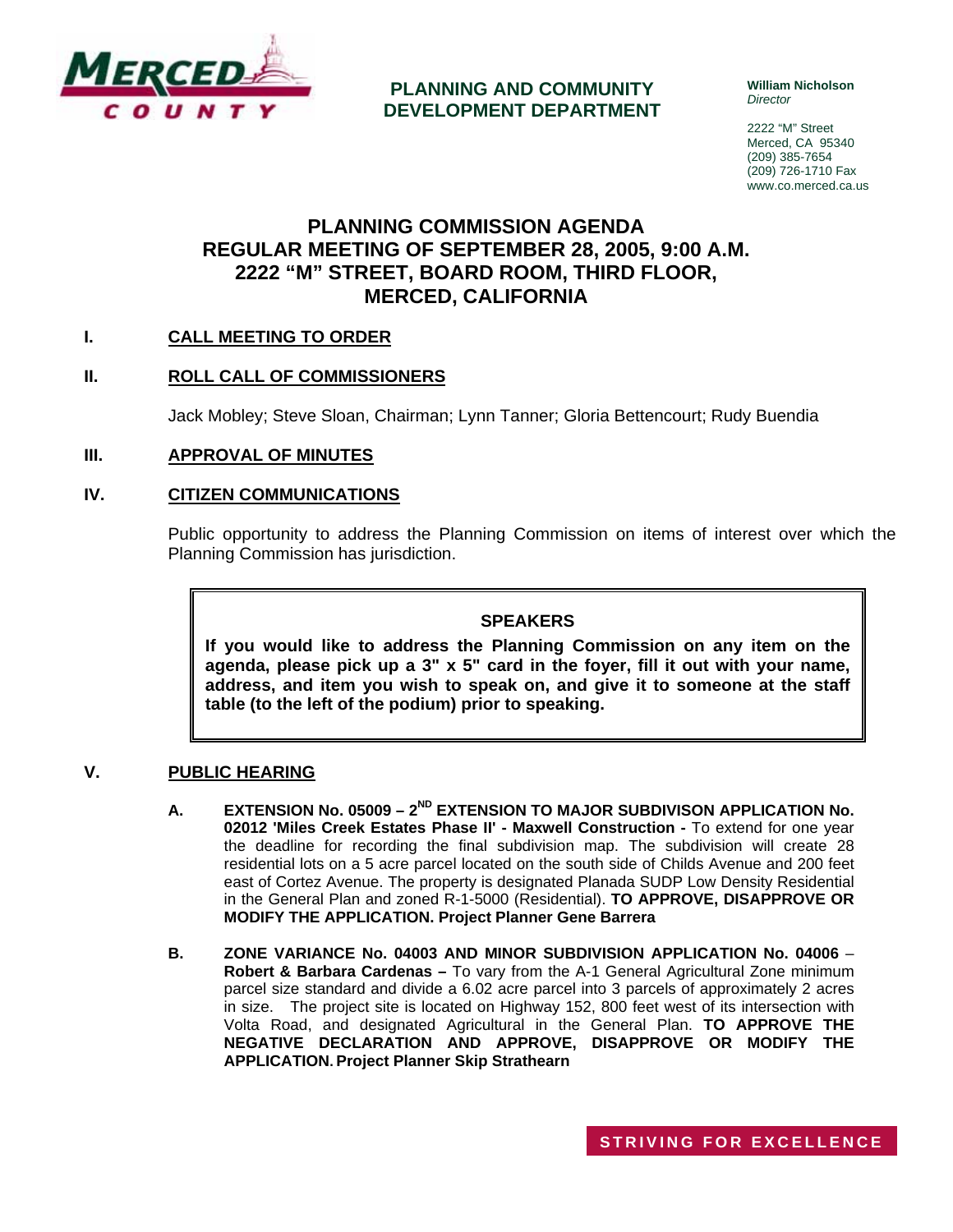#### **VI. GENERAL BUSINESS**

**A. REDEVELOPMENT PLAN FOR THE CASTLE AIRPORT AVIATION AND DEVELOPMENT CENTER – Merced County Redevelopment Agency –** To review the Draft Redevelopment Plan and adopt a resolution reporting on the Plan and its conformance with the Merced County General Plan. The proposed Redevelopment Area consists of 1,867 acres located in the former Castle Air Force Base, adjacent to and north of the City of Atwater. **TO ADOPT A RESOLUTION REPORTING ON CONFORMANCE WITH THE GENERAL PLAN.** 

## **VII. CORRESPONDENCE**

## **VIII. DIRECTOR'S REPORT**

## **IX. ADJOURNMENT**

#### **APPEALS**

Any person may appeal any action of the Planning Director or Planning Commission within five (5) calendar days after the day the action is made. [Within ten (10) calendar days of action on subdivisions]. The deadline for appeals of Planning Commission actions, excluding subdivisions, is 5:00 p.m. on the Monday following the Planning Commission meeting. Please note that appeals may not be submitted on days that the County is officially closed.

Appeals of Planning Director's actions may be filed with the Planning Department and appeals of Planning Commission actions may be filed with the Clerk of the Board of Supervisors. Appeals must state appellant's name, action appealed and reasons for appeal. A filing fee set by Resolution of the Board of Supervisors must be submitted with the written appeal.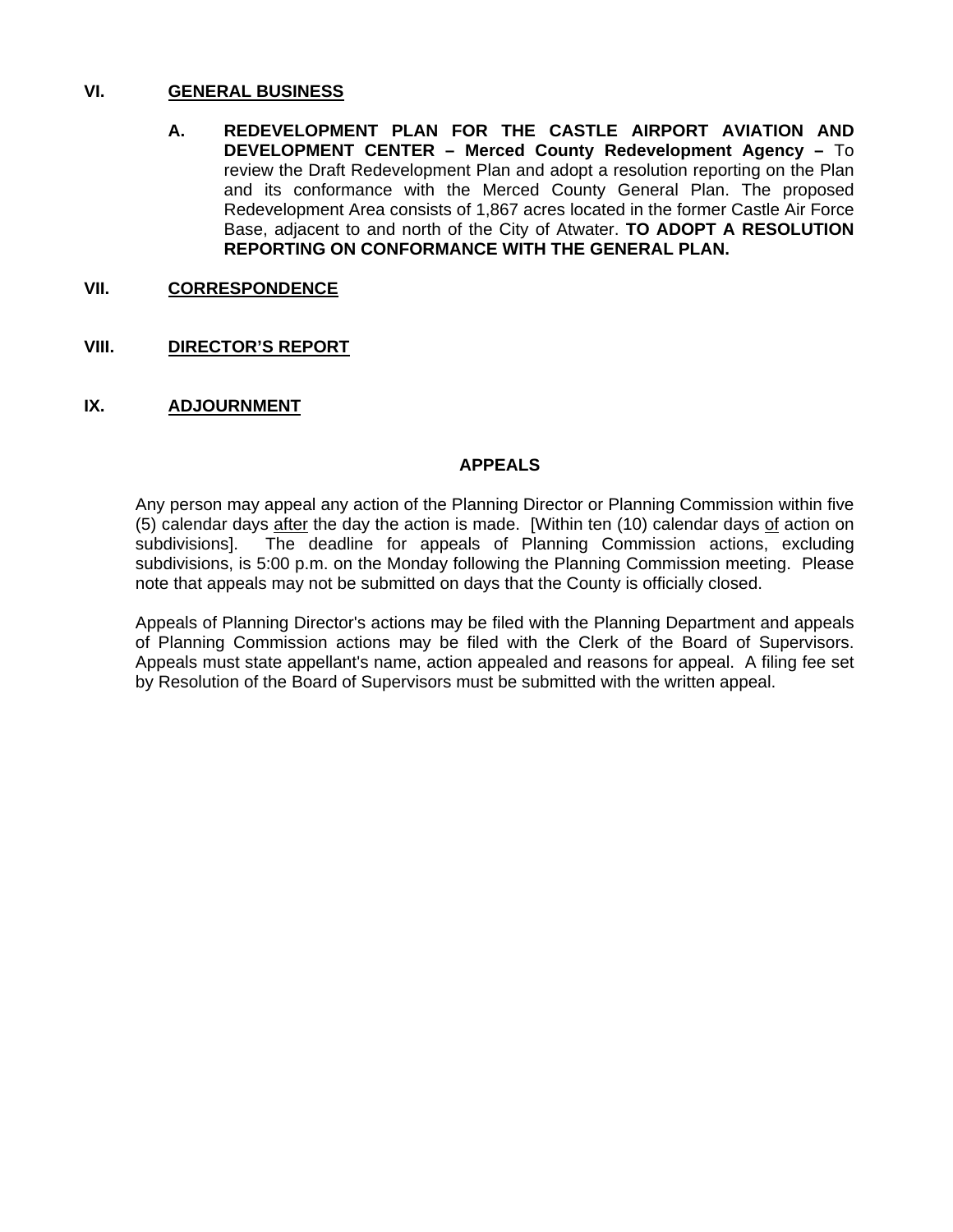# **MERCED COUNTY PLANNING COMMISSION MINUTES FOR MEETING OF SEPTEMBER 28, 2005**

A recording on tape and original minutes (for reference purposes only) of the Merced County Planning Commission meeting of September 28, 2005, are available in the Merced County Planning and Community Development Department, 2222 "M" Street, Second Floor, Merced, California.

## **I. CALL MEETING TO ORDER**

The regularly scheduled meeting of the Merced County Planning Commission was called to order at 9:05 a.m., on September 28, 2005, in the Board Chambers located at 2222 "M" Street, Third Floor, Merced, California.

## **II. ROLL CALL OF COMMISSIONERS**

| <b>Commissioners Present:</b> | <b>Commissioner Jack Mobley</b><br><b>Commissioner Steve Sloan-Chairman</b><br><b>Commissioner Lynn Tanner</b><br><b>Commissioner Gloria Bettencourt</b><br><b>Commissioner Rudy Buendia</b> |
|-------------------------------|----------------------------------------------------------------------------------------------------------------------------------------------------------------------------------------------|
| <b>Staff Present:</b>         | William Nicholson, Planning and Community Development<br>Director<br>Kim Lewallen, Recording Secretary<br>Gene Barrera, Planner I<br>Robert Borchard, Planning Partners                      |
| Legal Staff:                  | Ruben Castillo, County Counsel                                                                                                                                                               |

Commissioners Absent: None

## **III. APPROVAL OF MINUTES**

None

## **IV. CITIZEN COMMUNICATIONS**

None

**VII.** Ruben Castillo, County Counsel requested Chairman Sloan move the General Business item before the Public Hearings since it is a County project and we are paying for special counsel to help the County with redevelopment. Chairman Sloan agreed and moved the General Business (Item VIIA) ahead of the Public Hearing.

## **V. PUBLIC HEARINGS**

**A. EXTENSION No. 05009 – 2ND EXTENSION TO MAJOR SUBDIVISON APPLICATION No. 02012 'Miles Creek Estates Phase II' - Maxwell Construction -** To extend for one year the deadline for recording the final subdivision map. The subdivision will create 28 residential lots on a 5 acre parcel located on the south side of Childs Avenue and 200 feet east of Cortez Avenue. The property is designated Planada SUDP Low Density Residential in the General Plan and zoned R-1-5000 (Residential). **TO APPROVE, DISAPPROVE OR MODIFY THE APPLICATION. Project Planner Gene Barrera** 

Planner Gene Barrera presented the Staff Report and Recommendation dated September 28, 2005.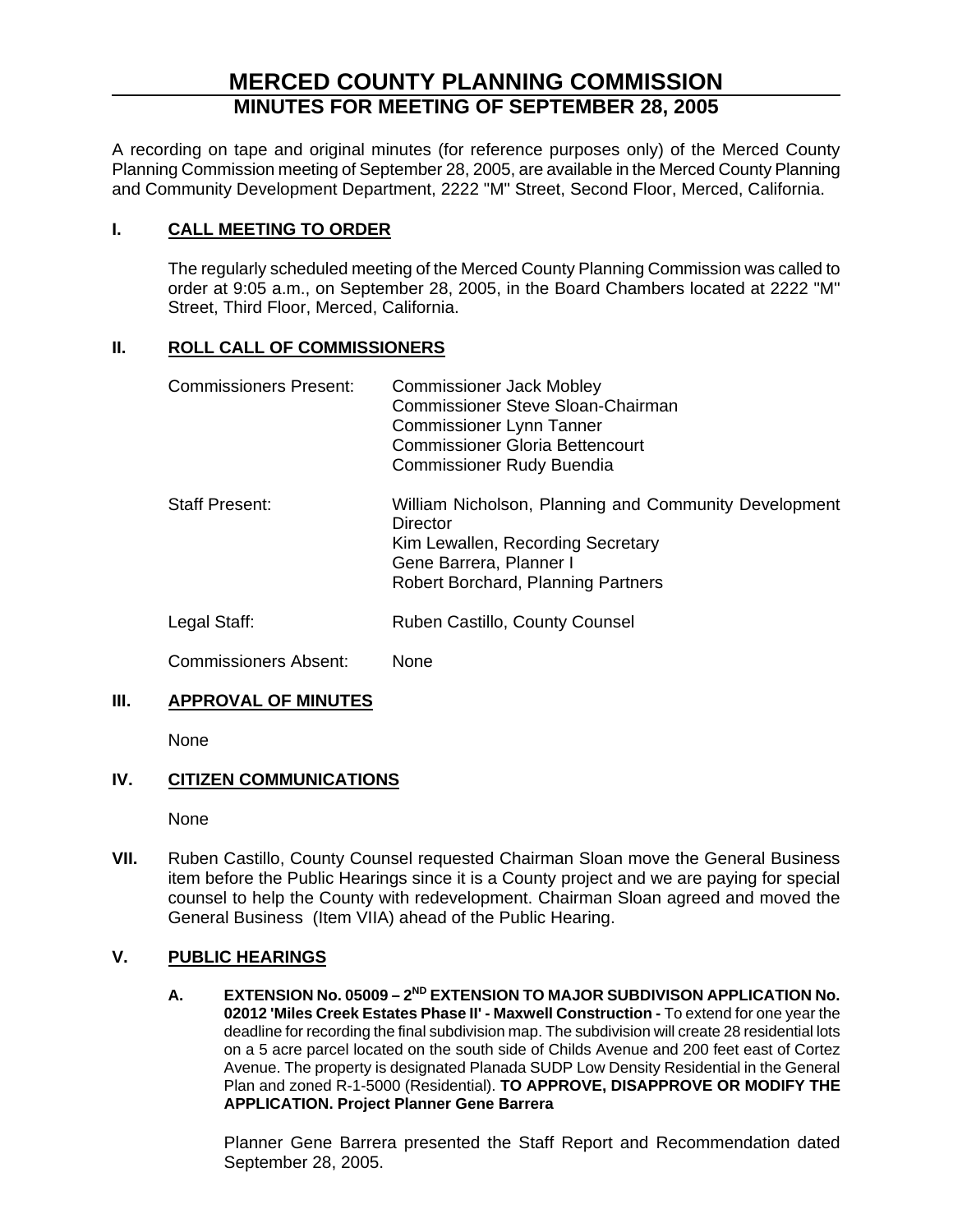**Page 2** 

The public hearing opened at 9:25 a.m.

Duane Andrews of Golden Valley Engineering and representing the applicant, stated there is currently no sewer yet, but soon there will be. He asked for approval of this application.

The public hearing closed at 9:26 a.m.

**MOTION: M/S TANNER - MOBLEY, AND CARRIED BY A VOTE OF 4 - 0, COMMISSIONER BUENDIA ABSTAINED FROM VOTING; THE PLANNING COMMISSION REAFFIRMS THE PREVIOUS NEGATIVE DECLARATION**  PREPARED FOR EXTENSION No. 05009 - 2<sup>ND</sup> EXTENSION TO MAJOR **SUBDIVISON APPLICATION No. 02012.** 

**MOTION: M/S TANNER - MOBLEY, AND CARRIED BY A VOTE OF 4 - 0, THE PLANNING COMMISSION CONCURS WITH THE STAFF REPORT AND RECOMMENDATIONS DATED SEPTEMBER 28, 2005, AND MAKES THE 6 FINDINGS SET FORTH IN THE STAFF REPORT AND, BASED ON THOSE 6**  FINDINGS, APPROVES EXTENSION No. 05009 - 2<sup>ND</sup> EXTENSION TO MAJOR **SUBDIVISON APPLICATION No. 02012 SUBJECT TO THE 25 ORIGINAL CONDITIONS, WITH THE ADDITION OF CONDITION #26 AS SET FORTH IN THE STAFF REPORT AS FOLLOWS:** 

#### **Conditions:**

- 1. A final map shall be recorded within two (2) years of the Planning Commission approval date
- 2. The project shall comply with the standard conditions of approval listed in the Planning Commission Resolution No. 97-1 for major subdivisions
- 3. Satisfy Improvement Level 1 requirements as set forth in Chapter 16.08 of the Merced County Code, which generally includes dedication of right-of-way and public utilities easements, roadway construction and installation of matching pavement along existing roadways, street lighting, storm drainage system and underground or relocate utilities and irrigation facilities.
- 4. The developer shall provide a letter from M.I.D. accepting storm drainage water from this proposed development into their facilities prior to recording the final map
- 5. The developer shall provide centerline striping for those new roads which intersect the existing peripheral streets.
- 6. The developer shall include the design of improvements along the Childs Avenue frontage of Parcel 1 as shown on the Parcel Map for Blunt & Riachy, recorded in Volume 58 of Parcel Maps at Pages 40-42, Merced County Records (Assessor's Parcel Number 037-250-018). Construction of improvements along the frontage of said parcel are specified in Deferment of Construction Agreement recorded in Volume 2598 of Official Records at Page 658, Merced County Records.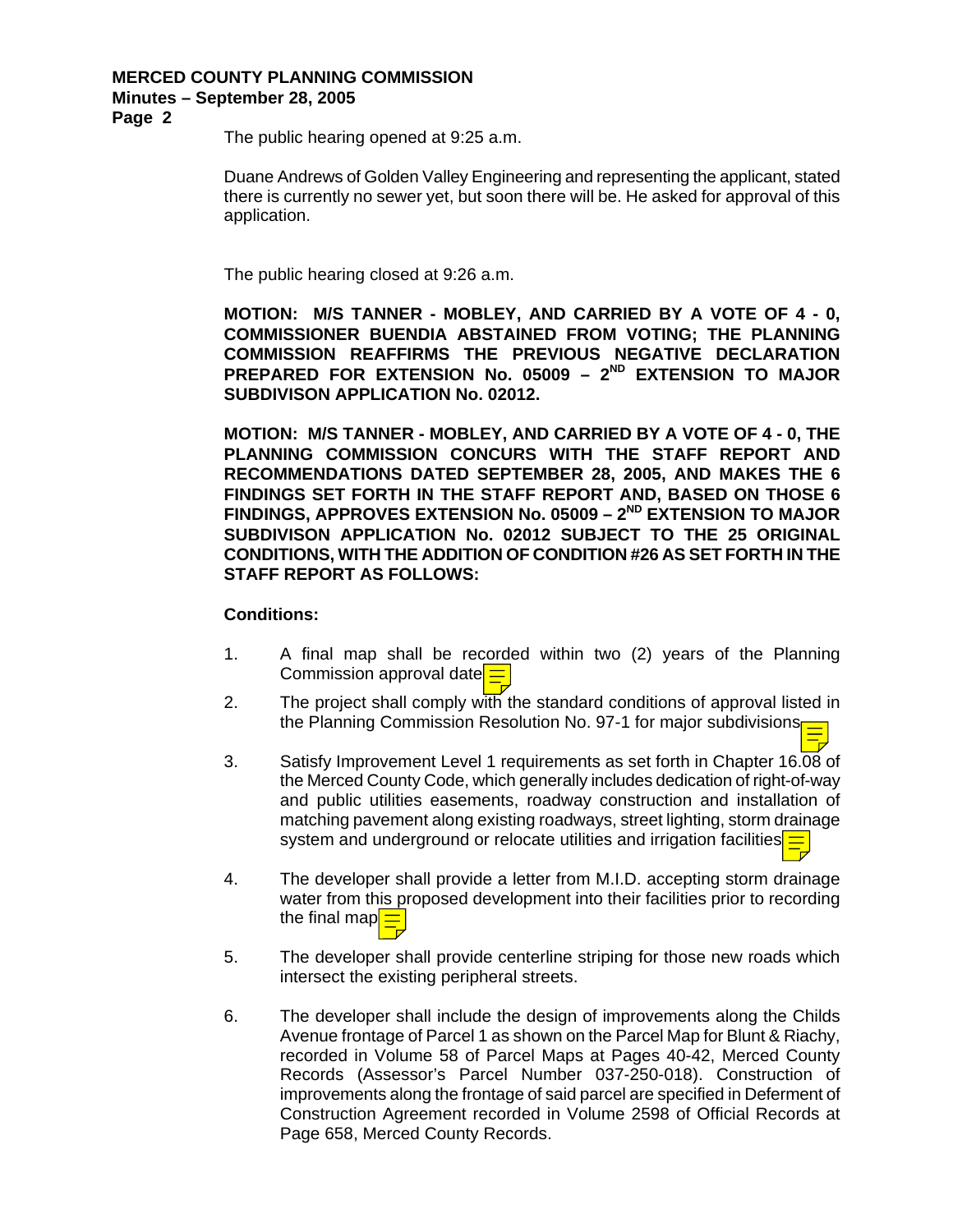**Page 3** 

- 7. Easements of record shall not be obstructed or enclosed within fenced backyard of Lots 50 through 60, inclusive. Privacy fencing constructed at the building permit state shall be located at the northerly/westerly easement(s) line of said lots.
- 8. The subdivider shall pay a recreational parkland space and improvement fee as required by Merced County Ordinance No. 1090. Said fee is payable prior to or concurrent with the recording of the Final Map $\equiv$
- 9. All lot and street grading shall be completed prior to the issuance of any building permits. The developer shall enter into an agreement with Public Works that no occupancy shall take place until such time as all improvements are completed.
- 10. Release and relinquish Abutter's Rights of access to and from the entire Childs Avenue frontage of Lots 38, 39, 47, and 48.
- 11. A Right-To-Farm Certificate shall be placed on the face of the Final Map
- 12. The developer shall use low flow, water saving showerheads, water closets, etc. in the construction of new dwellings, as well as drought tolerant landscaping. The type of low flow devices used in the construction of the home shall be coordinated with the Planada Community Services District.
- 13. A bicycle/pedestrian easement  $=$  all be maintained for access purposes to and along Miles Creek, as a  $\frac{1}{2}$  and the easement created with "Miles Creek Phase I". Said easement is to be located on the Final Map subject to the approval of the Departments of Public Works and Planning.
- 14. All construction contracts shall include provisions for frequent watering of exposed earth surfaces during clearing, grading, earth-moving and other site preparation work. This mitigation measure will be implemented by the applicant prior to construction and monitored by the applicant's project manager and the Merced County Planning and Public Works Departments. (MM)
- 15. All construction contracts shall include provisions, which require daily cleanup of mud and dirt carried out from the construction site onto adjacent streets. This mitigation measure will be implemented by the applicant prior to construction and monitored by the applicant's project manager or the Merced County Planning and Public Works Departments. (MM)
- 16. Construction contracts shall include provisions for the use of soil binders or repeated soaking to maintain a crusty surface upon completion of the site preparation activities. This mitigation measure will be implemented by the applicant prior to construction and monitored by the applicant's project manager and the Merced County Planning and Public Works Departments. (MM)
- 17. The applicant shall be required to inform potential homebuyers of the odor problem. New homeowners shall be required to sign an affidavit acknowledging the potential odor problems resulting from the cannery operations. This Mitigation Measure will be implemented by the applicant prior to occupancy of the new homes and will be monitored by the State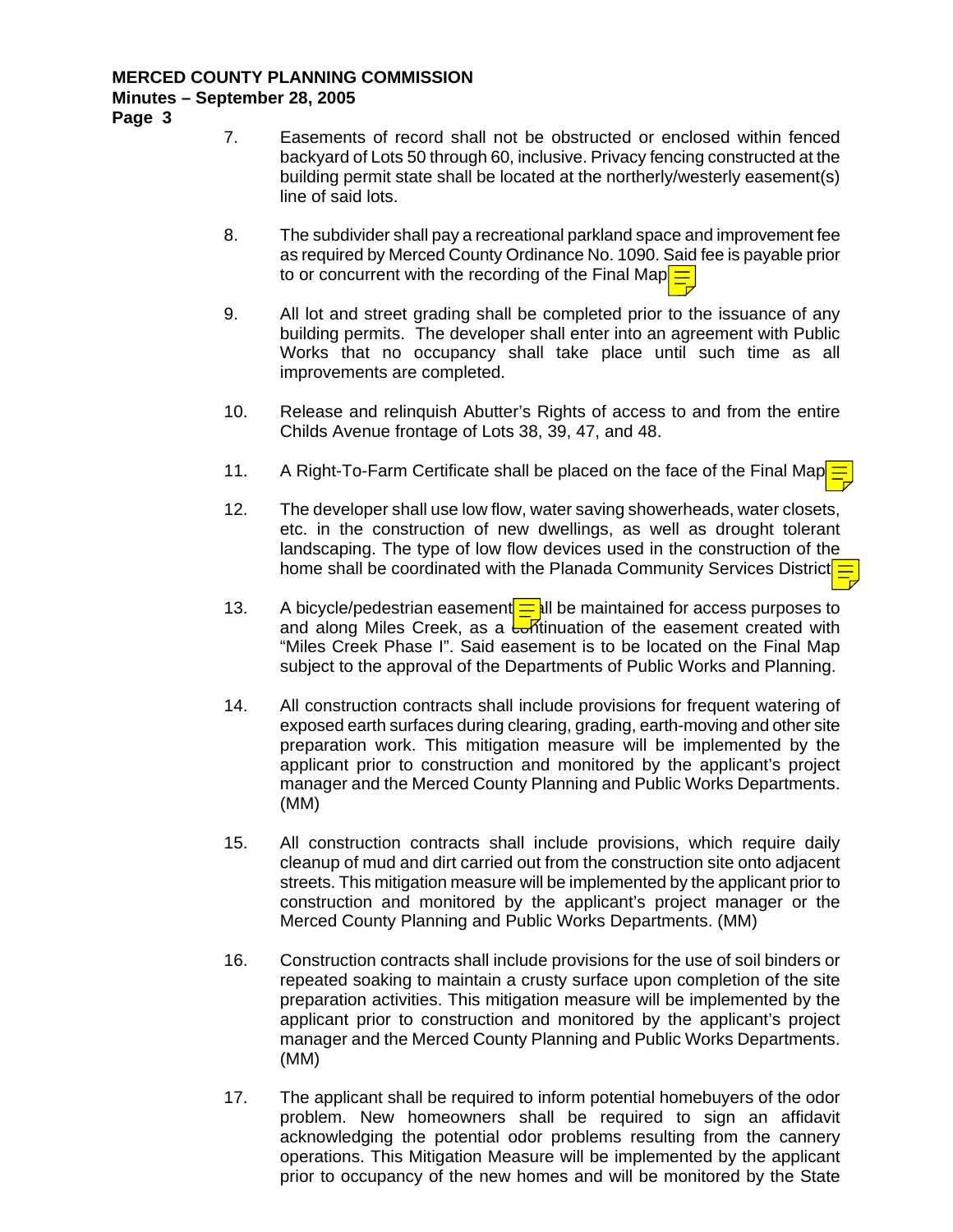**Page 4** 

Department of Real Estate. (MM)

- 18. An equal balance of soil used for cut and fill purposes on-site shall be developed by the applicant's engineer; no import of fill material shall occur, except the sand required as a base for the building slabs and foundations. This will be implemented by the applicant and will be monitored by the project manager and the Merced County Department of Public Works. The applicant's engineer shall include a statement on the Improvement Plans to this effect. (MM)
- 19. Construction hours shall be limited from 7:00a.m. to 6:00p.m. and all construction equipment shall be properly muffled, according to state vehicle code requirements. This will be implemented and monitored by the applicant and the Merced County Planning and Public Works Departments. (MM)
- 20. Modify the design of the subdivision to create an open-end cul-de-sac with pedestrian access for Castillo Court. Install an attractive, high quality, solid masonry block wall, (six feet high), along the proper setback line facing Childs Avenue up to the side of the houses to create a solid barrier for all backyard areas. The materials and design of the fence shall be reviewed by the Planning Department prior to approval of the Improvement Plans and the recording of the Final Map. (MM)
- 21. Provide a landscaped area along the frontage of Childs Avenue, in between the sidewalk and solid wall and homes (with an automatic irrigation system) to the satisfaction of the Planning Department. Individual homeowners shall be responsible for the ongoing maintenance of the wall and landscaping. The mitigation measure will be implemented prior to occupancy of the new homes. The designs of the landscaping and solid barriers shall be submitted to the Planning Department for approval prior to recording the Final Map. (MM)
- 22. If any unanticipated significant cultural materials are exposed during demolition, excavation, grading or other construction, operation shall cease within 10 feet of the find and a qualified archaeologist shall be contacted for further recommendations.  $\equiv$  ny native human remains are discovered, work shall stop immediately  $\frac{1}{4\pi\sqrt{2}}$  the County Coroner  $\frac{1}{\sqrt{2}}$  all be contacted. All contractors or subcontractors shall be informed in writing of this possibility. In the event of discoveries of culturally significant resources, the prime contractor or project officials shall consult the Institute for Archaeological Research  $=$  rlock; the State Office of Historic Preservation,  $=$  cramento; or the Native American Heritage Commission, Sacramento, for Recommended procedures. This will be implemented by the applicant. The applicant shall inform the Planning Department (in writing) of the discovery or non-discovery of any significant cultural find(s) prior to issuance of any building permits.  $(MM)$
- 23. The developer is advised that he/she may be obligated to comply with Federal regulations for storm water run-off issued by the U.S. EPA on November 16, 1990 (40 Code of Federal Regulations Part 122 $\frac{1}{s}$ 124 $\equiv$ For information and direction, contact the State Water Resources Cor<sub>tu</sub> Board's Construction Activity Storm Water Hotline at (916) 657-1146.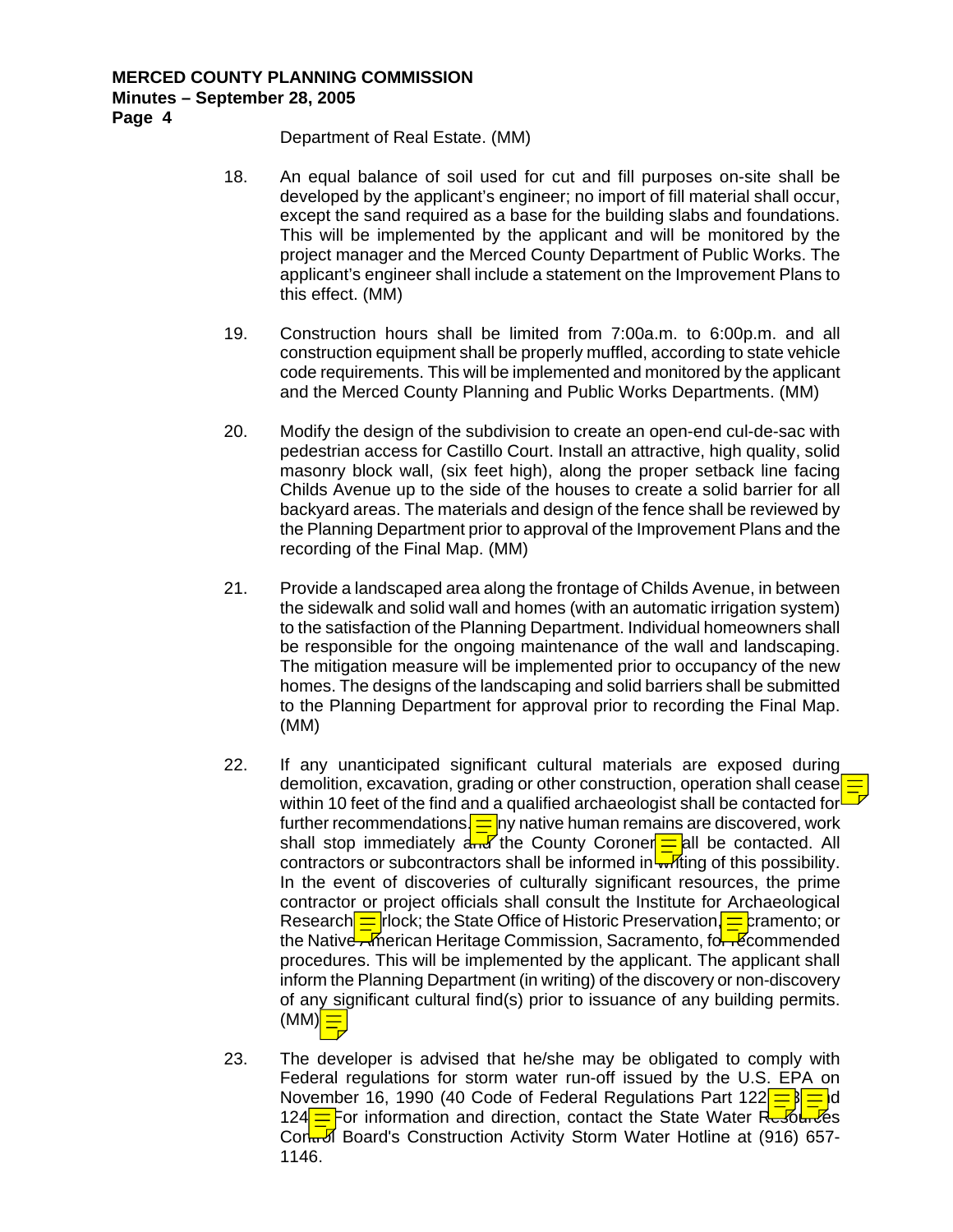**Page 5** 

- 24. For the purpose of condition monitoring, a fee in the amount of **\$79.00** shall be required. The fee shall be paid prior to recordation of the Final Map
- 25. Provide a signature block on the subdivision improvement plans for the Merced Irrigation District for their facilities on this property, if required.
- 26. The applicant shall submit a current 'Can and Will Serve' letter issued by the Planada Community Services District for Major Subdivision No. 02012, prior to recordation of the final subdivision map.
- **B. ZONE VARIANCE No. 04003 AND MINOR SUBDIVISION APPLICATION No. 04006 Robert & Barbara Cardenas –** To vary from the A-1 General Agricultural Zone minimum parcel size standard and divide a 6.02 acre parcel into 3 parcels of approximately 2 acres in size. The project site is located on Highway 152, 800 feet west of its intersection with Volta Road, and designated Agricultural in the General Plan. **TO APPROVE THE NEGATIVE DECLARATION AND APPROVE, DISAPPROVE OR MODIFY THE APPLICATION.**

Planning Consultant Robert Borchard presented the Staff Report and Recommendation dated September 28, 2005.

The public hearing opened at 9:40 a.m.

Mike Smith, CCPS, stated that he feels findings #3 and #6 can be made. The land can't be farmed due to poor soil and feels the parcel is improperly zoned. He asked for approval of this application.

Chairman Sloan stated that he is concerned with Environmental Health problems with the variance and there objection with the creating a small parcel in and A-1 zone and not based on ground water. He can't remember that parcel ever being farmed. It has very poor soil. He has no problem with approving this variance.

Commissioner Bettencourt asked if there is irrigation on the property currently. Mr. Smith replied no.

Bill Nicholson, Planning Director, explained that one issue with variance is that there are a lot of old parcels out there that were created a long time ago. The right that the applicant has is to have an agricultural parcel in the A-1 zone and use it how the neighbors use it. To get a second home you must have 6 acres or more. The neighbors that have only one acre can't get additional homes. The applicant can't meet the standards by having parcels to sell by separate ownership. The hardship is that they bought 6 acres, not 1 acre. They are asking for a privilege to split their parcel in a matter that was done years ago. That would be considered a special privilege.

Chairman Sloan stated that he is still in favor of approving this application. He feels it doesn't make any sense to deny this since it doesn't effect agricultural land preservation.

Barbara Cardenas, applicant, stated that she has no intent to leave this property. She would like her two daughters to live on the property with her. One already has a home and a second home will be built once the property is divided. She said the daughters will not be able to sell their parcels to anyone outside the family. She stated that there are 2 wells on the property and she asked for approval of this application.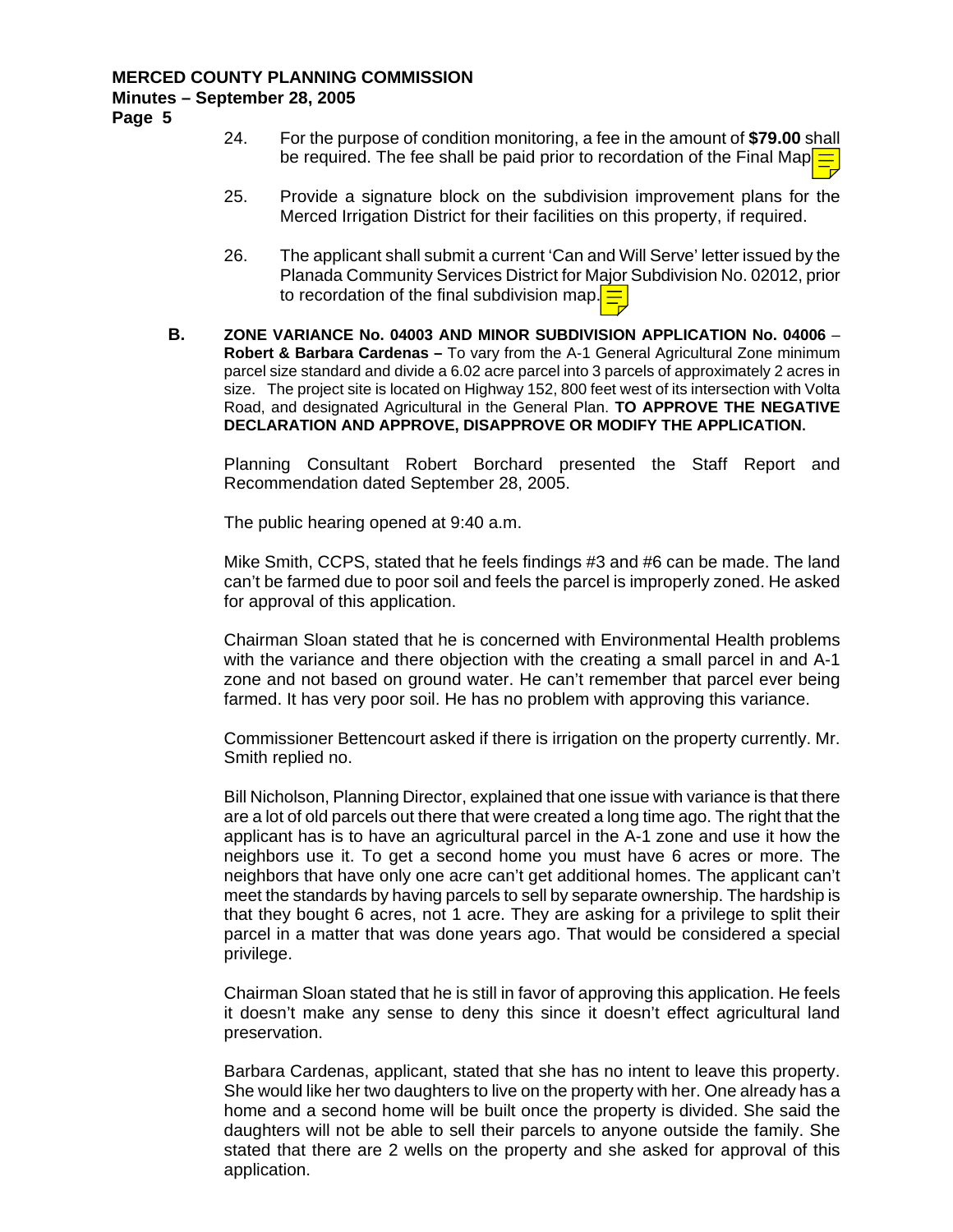Kathi Hendrix, neighbor, states that she agrees with Bill. She is opposed to this application. She feels the split is better financially, but she is against it. If this variance is allowed for the applicant, then others should be allowed to have variances approved as well. She doesn't understand why the property is zoned A-1.

Commissioner Bettencourt asked how many homes are currently on the property. Mr. Nicholson replied that there are currently 2 homes on the property. The applicant stated that there is no problem getting water to the new homes.

The public hearing closed at 9:56 a.m.

**MOTION: M/S TANNER - BETTENCOURT, AND CARRIED BY A VOTE OF 3 - 2, NAY BY COMMISSIONER BUENDIA AND COMMISSIONER MOBLEY, THE PLANNING COMMISSION APPROVES THE NEGATIVE DECLARATION PREPARED FOR ZONE VARIANCE No. 04003 AND MINOR SUBDIVISION APPLICATION No. 04006.** 

**MOTION: M/S TANNER - BETTENCOURT, AND CARRIED BY A VOTE OF 3 – 2, NAY BY COMMISSIONER BUENDIA AND COMMISSIONER MOBLEY, THE PLANNING COMMISSION CONCURS WITH THE STAFF REPORT AND RECOMMENDATION DATED SEPTEMBER 28, 2005, AND MAKES THE 7 FINDINGS SET FORTH IN THE STAFF REPORT AND, BASED ON THOSE 7 FINDINGS, APPROVES ZONE VARIANCE No. 04003 AND MINOR SUBDIVISION APPLICATION No. 04006 SUBJECT TO THE 5 CONDITIONS SET FORTH IN THE STAFF REPORT AS FOLLOWS:** 

#### **Conditions:**

- 1. Zone Variance No. 04003 shall be valid as long as Minor Subdivision Application No. 04006 is valid.
- 2. The Parcel Map shall be recorded within two years of the Planning Commission approval date.
- 3. The project shall conform to Planning Commission Resolution No. 97-1.
- 4. The project proponent shall obtain an encroachment permit from Caltrans and shall construct the encroachment to Caltrans standards prior to the recordation of the Parcel Map. The project proponent shall satisfy all requirements of Caltrans relating to state drainage facilities as outlined in the agency's letter to the Merced County Planning and Community Development Department dated March 25, 2004.
- 5. The project shall meet all requirements of the Merced County Fire Department regarding access for improved lots without street frontage. Fire Department access shall conform to Article 9 and Appendix III-D of the Uniform Fire Code.

#### **VI. CORRESPONDENCE**

None